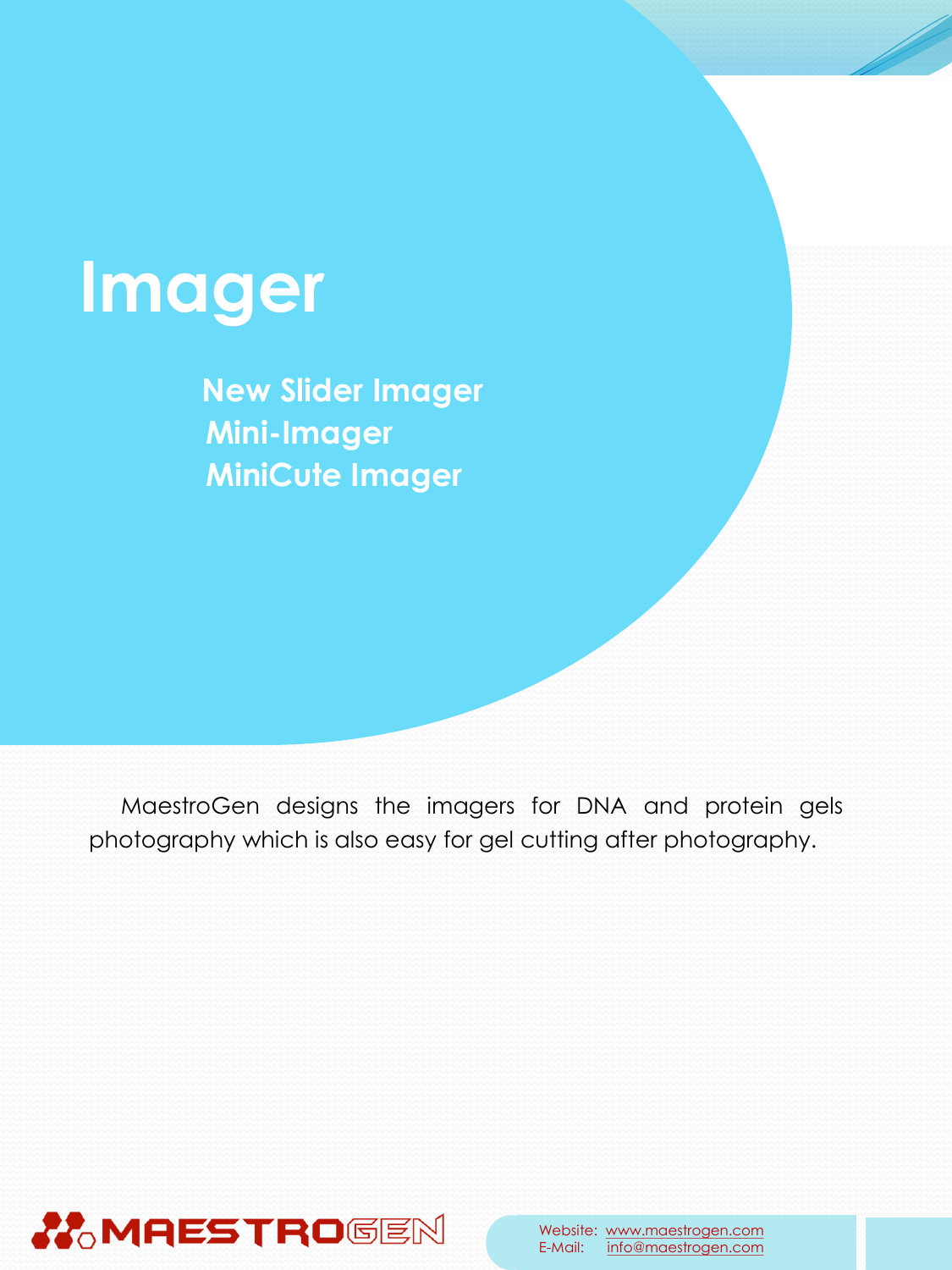## **Mini-Imager™**

#### Simple, Smart, Smaller

- **Dual wavelength light source:** (2) Blue LED (470nm): Better downstream data
- **Compact:**
- **Convenient:**



Mini-Imager™ UV/LED is a small digital camera imager embedded with both blue light (470nm) and UV (302nm) transilluminators.

Away from complicating operation, recording electrophoresis result is just as simple as to take a selfie. Besides that, you can transfer data and print it directly via Wi-Fi.

|          | __<br>۵ | -                        | _ | __ |  |
|----------|---------|--------------------------|---|----|--|
| a s<br>ш |         | <b>Contract Contract</b> |   |    |  |
|          |         |                          |   |    |  |
| œ        |         |                          |   |    |  |

**UV light image Suggest for DNA fragment size identification**





**Blue light image Suggest for DNA cloning, gel extraction, and sequencing** 

UV and Blue light gel imager with switchable filters

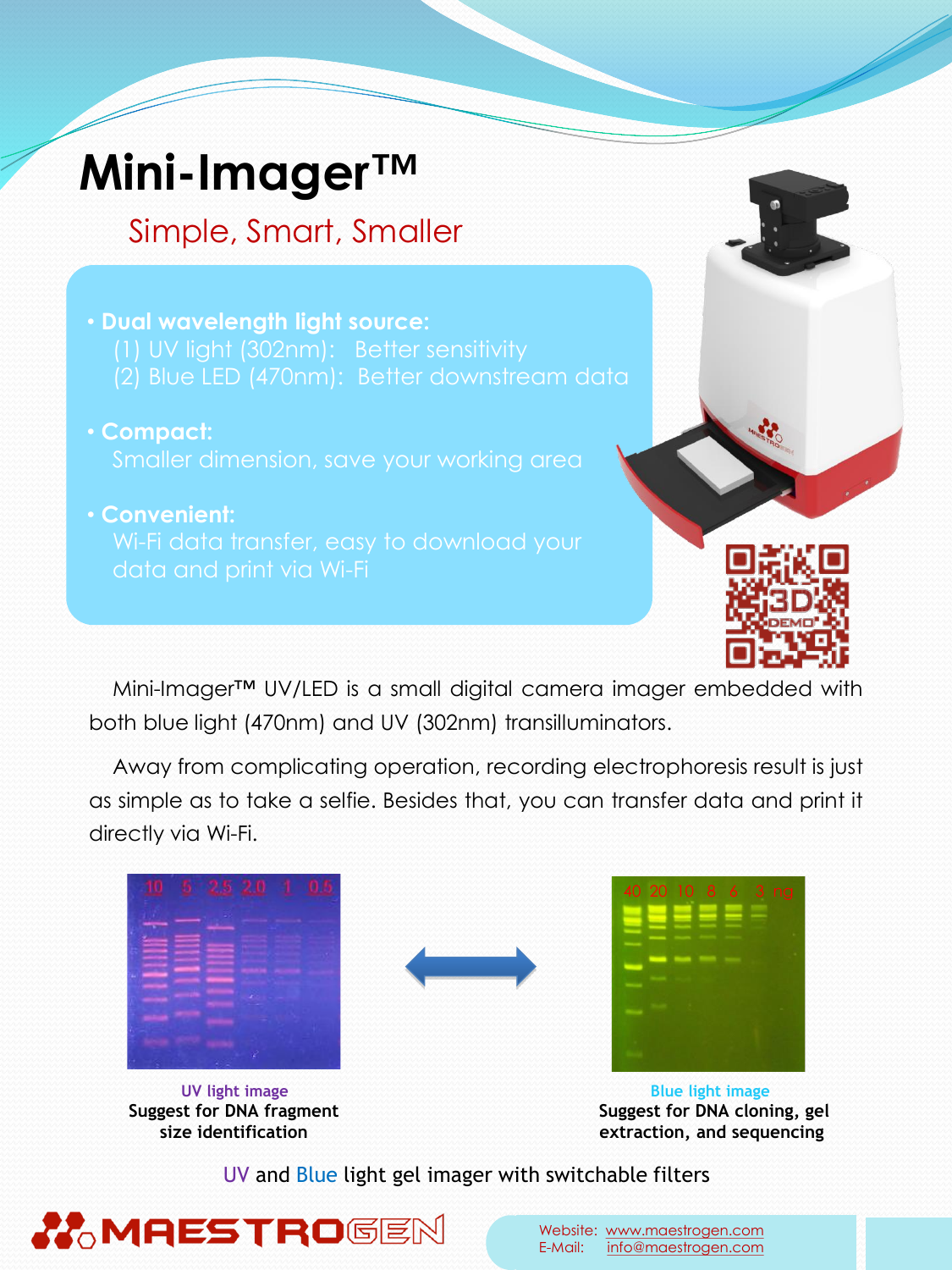Ordering Information and Specification:

| Products               | Mini-imager <sup>™</sup>                                                          |  |  |
|------------------------|-----------------------------------------------------------------------------------|--|--|
| Cat No.                | $MI-01$                                                                           |  |  |
| 1) Dimensions:         | WxDxH 250x203x364mm                                                               |  |  |
| 2) Light Source:       | UV-B (302nm) and LED (470nm)                                                      |  |  |
| 3) Viewing Size:       | WxD 150x80mm                                                                      |  |  |
| 4) Power:              | DC12V-2A adapter                                                                  |  |  |
| 5)Compatible gel size: | 50x60mm,105x60mm,125x60mm                                                         |  |  |
| 6)Camera:              | Canon EOS M-series type                                                           |  |  |
|                        | (1) Effective pixel: 24.7 Mega pixels                                             |  |  |
|                        | (2) LCD Size: 3" TFT Color                                                        |  |  |
|                        | (3) Lens: 5x lens, F1.8 (Wide) – F8.0<br>(Telephoto)                              |  |  |
|                        | (4) Mode: Program (P), Aperture Priority (A),<br>Shutter Priority (S), Manual (M) |  |  |
|                        | (5) ISO: Auto/80/100/125/160/200~25600<br>(recommend under ISO 800 for operation) |  |  |
|                        | $(6)$ Shutter Speed: $30~1/4000$ second                                           |  |  |
|                        | (7) Video Output: NTSC / PAL selectable                                           |  |  |
|                        | (8) Interface: USB (v.2.0), Wi-Fi compatible                                      |  |  |
|                        | (9) Storage Media: SD/SDHC memory card                                            |  |  |
|                        | (10) Storage Format: JPEG (Exif Ver 2.30)<br>/RAW                                 |  |  |
|                        | (11) Weight: 320g                                                                 |  |  |
|                        | (12) Dimensions: 108.2x67.1x35.1mm                                                |  |  |
| 7) Weight:             | 8KG                                                                               |  |  |

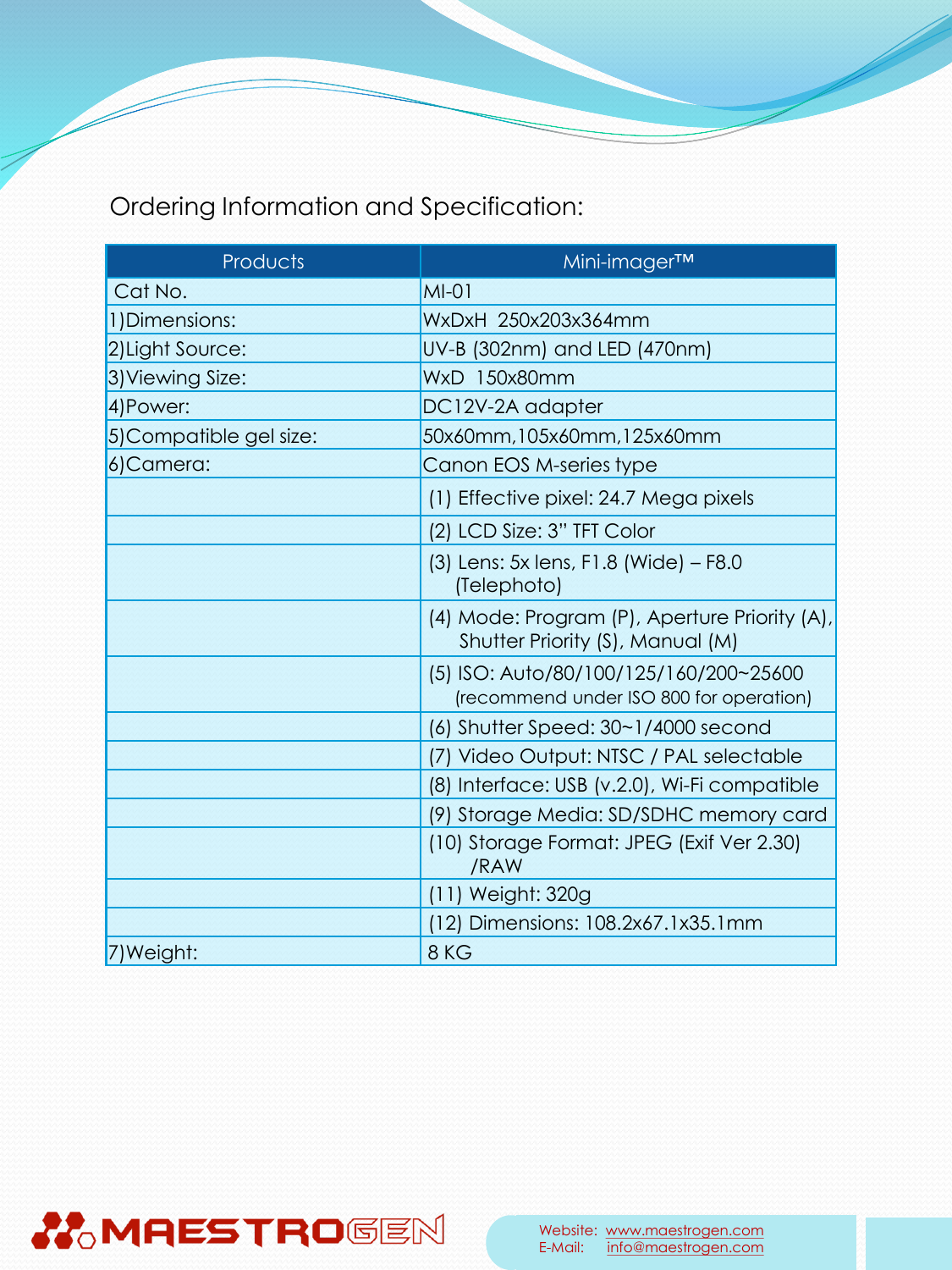# **MiniCute Imager**

Small, Light, and Easy

- **Switchable filters:**  Switchable UV and blue light filters
- **Compact:**  Smaller dimension, save your working area
- **Convenient:**
- **Easy-to-use:**
- **Open system:** transilluminators



MiniCute *I*mager is an easy gel image system. Compatible with MaestroGen UltraSlim® LED, UltraBright LED and UltraBright UV Transilluminators.

Embedded with Canon digital camera, 100% dark room for photography.



### **MAESTRO**GEN